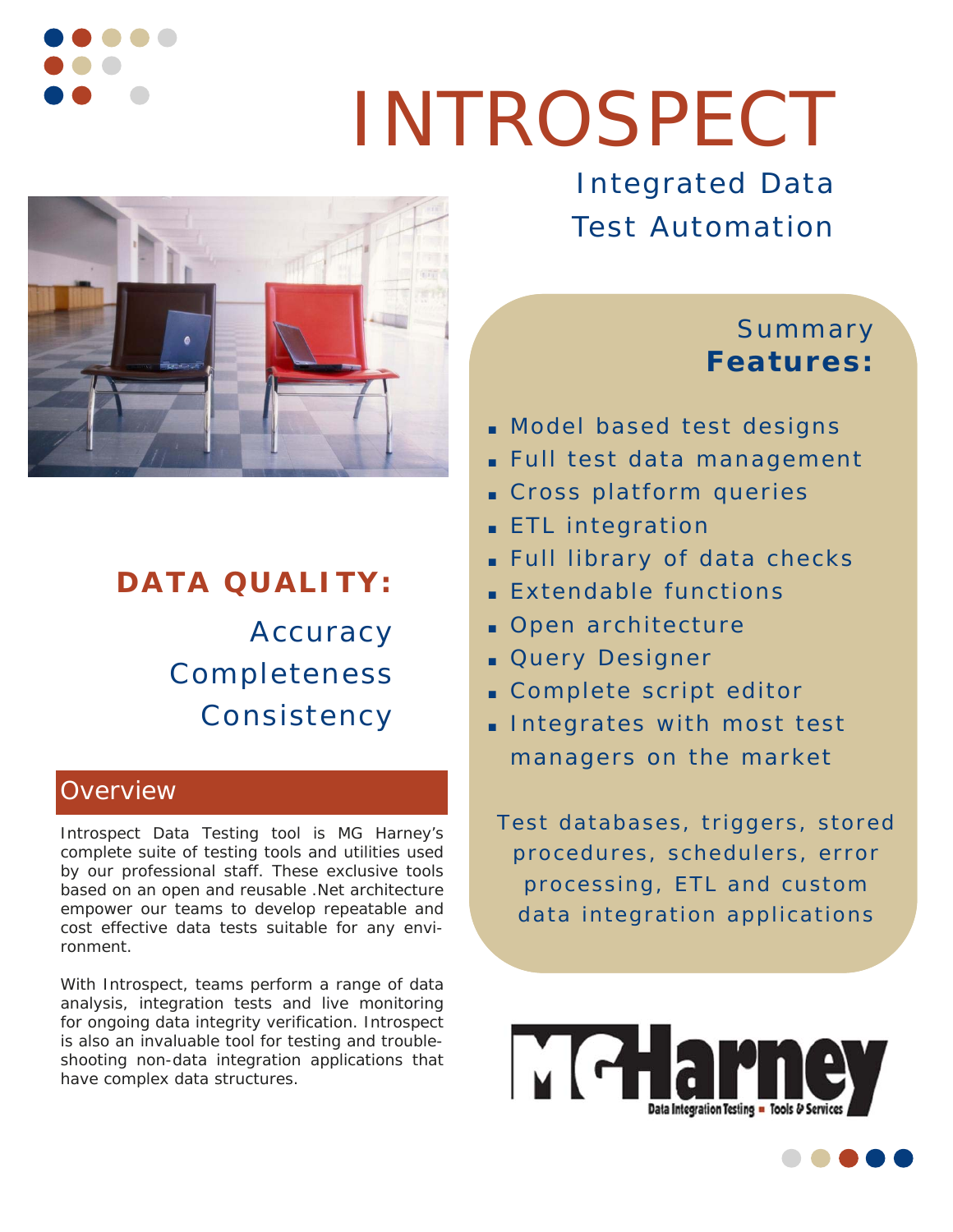

#### Test Development **Kit**

#### **Suite of Utilities:**

- Modeler and node designer
- Data check library
- Query developer
- Test data manager
- Full VSA script editor
- Test execution manager
- Results reporting manager

#### Model Based Testing Designs

What might be difficult to see in ambiguous text is readily visible in models. Often the highest integration risks are missed when testers work with ambiguities. Introspect uses modeling as a systematic approach for test designs, ensuring more comprehensive coverage at all integration and transformation levels. In this way, testers focuses on the highest risks first, ensuring defect discovery earlier in the lifecycle.

## **Data Flow Models:**

The model designer allows test architects and engineers to create models that represent everything from the data and systems to the transformation maps and process sequences. Introspect leverages this information to create test models that reduce design efforts, saving time and money.

Each node process (connecting lines) in the model can be embedded with actions that perform a complete range of test activities and analysis based on any number of scenarios that can be developed.



Nodes can perform data checks, execute control processes, run scripts, or even abstract more complex models creating drilldown.

## **Work Flow Models:**

In addition to modeling the data infrastructure and processes under test, Introspect's model designer is a flexible workflow designer that captures and communicates test team activities. With models, the test team defines their design ideas in a clear and unambiguous way that helps the project achieve its quality goals.

## **Custom Node Symbol:**

Introspect supports a range of model types with a library of symbols including a complete set of UML and flowcharts symbols. Additionally, Introspect includes a symbol designer that allows the test team to develop custom nodes that are meaningful to their organization.

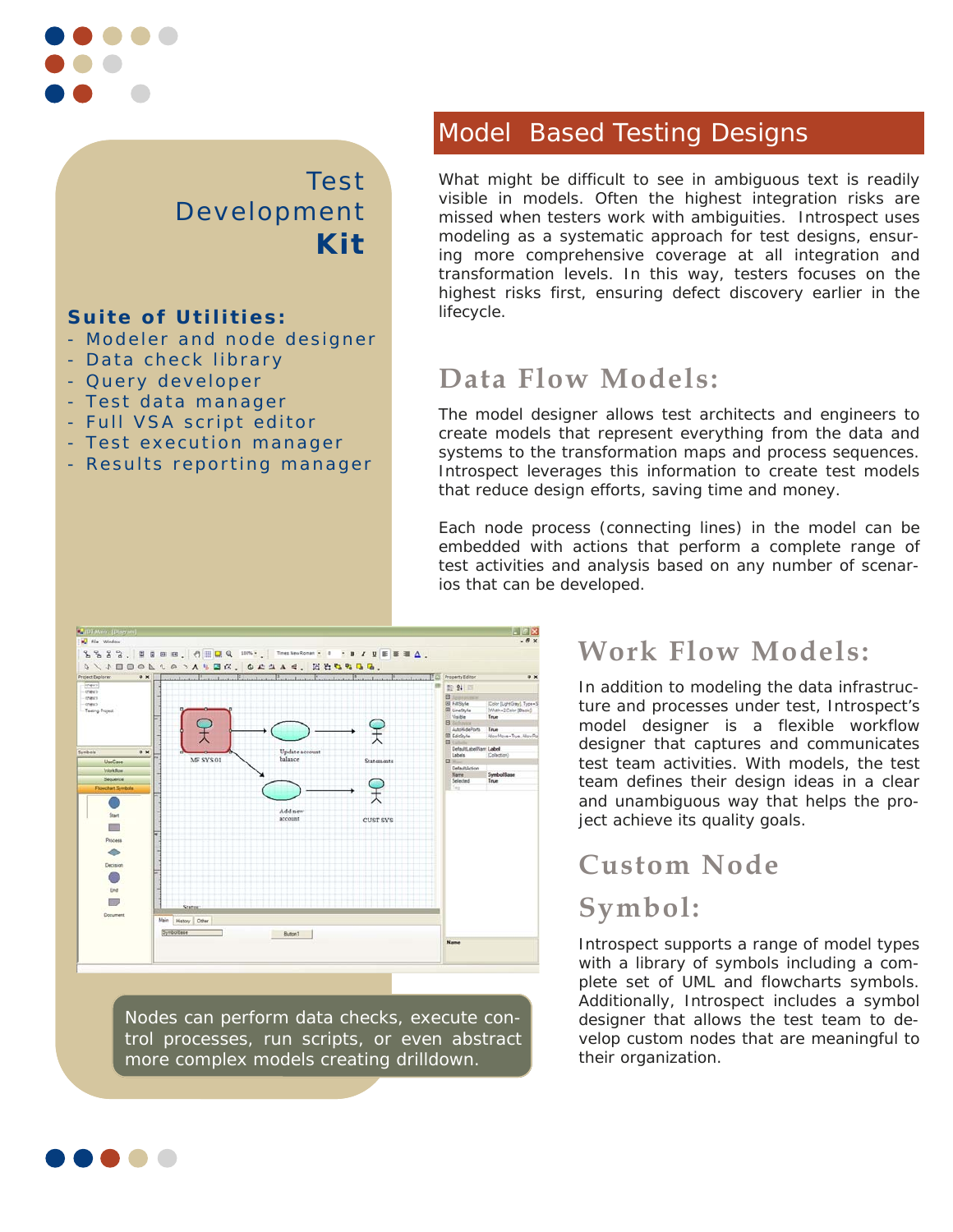

#### No Script Code Testing

Introspect does not require for developing tests. The model designer, test manager, views and data quality checks come together to provide complete test capabilities without coding.

The no code testing abilities make it easy to get initial tests designed and executed quickly. This allows the test team to support upfront checking in the initial iterations while more detailed test designs are created in conjunction with development deisgns.

#### Data Quality and Fault Analysis

Introspect comes with a library of data checks and analysis capabilities. These checks give Introspect the ability to examine data before and after transformations or integration looking for data failures or deviations from quality standards.

## **Library of Data Checks**

The fully extendable library includes data quality checks that provide multi-faceted analysis of the data transformations. The checks range from simple static compares to more critical analysis of data associations, flow and tolerance boundaries. The check library also includes functions that monitor and validate data stability for state changes over time.

## Available Analysis  **Checks:**

- Static data compares
- Missing/duplicate records
- Record counts
- Summary analysis
- Numerical tolerances
- Data tracing
- Record matching
- Segregate key validations
- Rule boundaries
- Data harmonics/ghosting
- Transaction sequencing
- Stability over time

Custom developed checks and helpers can be added through scripting or .Net.

# **Multi-Step Analysis**

### **Processing:**

Data analysis can be complex, requiring many data grooming steps before analysis. Introspect makes it easy to create multi-step data processing with built-in analysis workflow and functions that perform complex data analysis.

## **Full Reporting:**

Introspect provides both detailed diagnostic reports and management summaries. Diagnostic reports help testers pinpoint issues and failure while summary reports provide a snapshot for testing status and data quality levels.



#### Learn More at www.MGHarney.com 1.888.934.9419

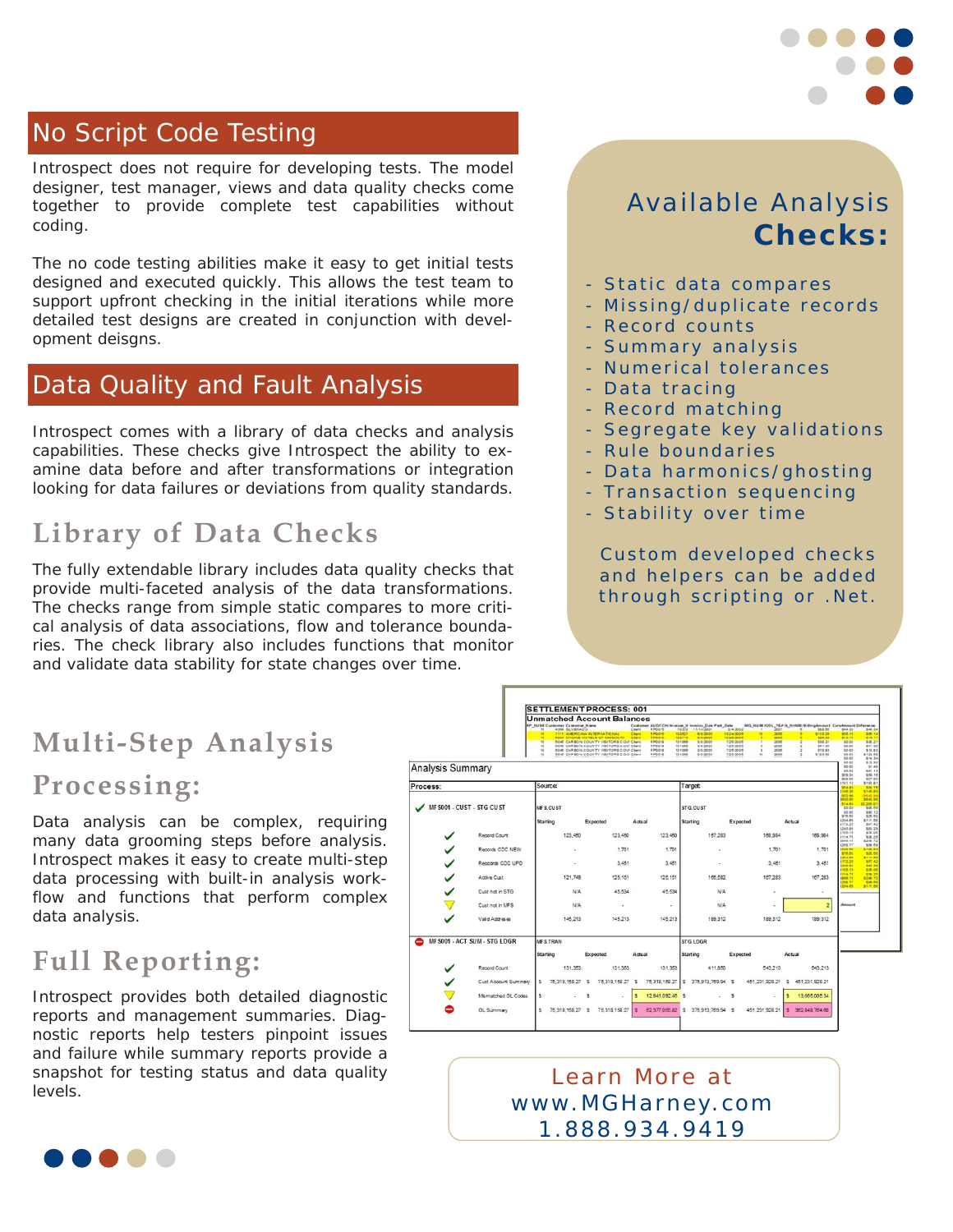



#### Test Data Management

Introspect provides a comprehensive test data manager that facilitates creating a large reusable library of test data. The library can be designed and filled with test data from a variety of sources including the original source systems and third party tools. It includes full test data editing and organizational features.

## **Data Cases:**

Testers design a portfolio of private and sharable data scenarios from the data library. Data cases can be derived as subsets from any combination of data housed in the library. Updates and additions to the library propagate across all the tests automatically. Or, protection locks ensure that test data is not unintentionally changed affecting test outcomes and ensuring test consistency.

| C)<br>□<br>Open    |   | $\Box$<br>Save | r2                                                                            | r9<br>General Assembles Browser              | rS <sup>1</sup>  | 92<br>Compile                             | m<br>Plan | m<br>Skids | E <sup>o</sup><br>Emore                                                                |  |        |        |       |
|--------------------|---|----------------|-------------------------------------------------------------------------------|----------------------------------------------|------------------|-------------------------------------------|-----------|------------|----------------------------------------------------------------------------------------|--|--------|--------|-------|
| Object Brg., 3 X   |   | 378            |                                                                               |                                              |                  |                                           |           |            | Public Overrides Function ExecuteNonQuery(SyRef Request As DataRequest) As IDTNonQuery |  |        |        |       |
| ۰                  |   | 360            | Dim sConnectStr As String<br>Dim cmdODBC As New OdboCommand                   |                                              |                  |                                           |           |            |                                                                                        |  |        |        |       |
|                    |   | 381            |                                                                               |                                              |                  |                                           |           |            |                                                                                        |  |        |        |       |
|                    |   | 382            |                                                                               | Dim prmODBC As OdboParameter                 |                  |                                           |           |            |                                                                                        |  |        |        |       |
|                    |   | 3.8.3          |                                                                               | Dim oParan As DataRequest.Parameter          |                  |                                           |           |            |                                                                                        |  |        |        |       |
|                    |   | 384            |                                                                               | Dim colODBCParams As OdbcParameterCollection |                  |                                           |           |            |                                                                                        |  |        |        |       |
|                    |   | 385            |                                                                               | Dim iRows As Integer                         |                  |                                           |           |            |                                                                                        |  |        |        |       |
|                    |   | 386            | Dim oReturnNonQuery As New IDTOdbcNonQuery<br>Dim tranCOBC As OdhoTransaction |                                              |                  |                                           |           |            |                                                                                        |  |        |        |       |
|                    |   | 387            |                                                                               |                                              |                  |                                           |           |            |                                                                                        |  |        |        |       |
|                    |   | 388            |                                                                               |                                              |                  |                                           |           |            |                                                                                        |  |        |        |       |
|                    |   | 389            | Try.                                                                          | 1.11                                         |                  |                                           |           |            |                                                                                        |  |        |        |       |
|                    |   | 390            |                                                                               |                                              |                  |                                           |           |            | m conODBC.ConnectionString = g ConnStrings.DetInstance.GetConnectStr                   |  |        |        |       |
|                    |   | 391            |                                                                               |                                              |                  |                                           |           |            |                                                                                        |  |        |        |       |
|                    |   | 352            |                                                                               |                                              |                  |                                           |           |            | ' attempt to open ODBC connection and exec command                                     |  |        |        |       |
|                    |   | 393            |                                                                               |                                              | m conODBC.Open() |                                           |           |            |                                                                                        |  |        |        |       |
|                    |   | 394            |                                                                               |                                              |                  | cmd0DBC.Connection = m_conODBC            |           |            |                                                                                        |  |        |        |       |
|                    |   | 395            |                                                                               |                                              |                  | cmd0DBC.CommandType = Request.CommandType |           |            |                                                                                        |  |        |        |       |
|                    |   | 356            |                                                                               |                                              |                  |                                           |           |            |                                                                                        |  |        |        |       |
|                    |   | 397            |                                                                               |                                              |                  |                                           |           |            | ' Check for parameters, and set Command property accordingly                           |  |        |        |       |
|                    |   | 398            |                                                                               |                                              |                  | Dim iCounter As Integer                   |           |            |                                                                                        |  |        |        |       |
|                    |   | $3.9 - 9$      |                                                                               |                                              |                  | If Request. Parameters. Count > 0 Then    |           |            |                                                                                        |  |        |        |       |
|                    |   | 400            |                                                                               |                                              |                  |                                           |           |            | 'ODBC data provider requires something of the form "(call CustOrdersOrders (?, ?       |  |        |        |       |
|                    |   | 4.01           |                                                                               |                                              |                  |                                           |           |            | 'see http://support.microsoft.com/default.aspx?scid=kb;EN-US:0309486                   |  |        |        |       |
|                    |   | 402            |                                                                               |                                              |                  |                                           |           |            | cmd00BC.CommandText = "(call " & Request.Command & "("                                 |  |        |        |       |
|                    |   | 403            |                                                                               |                                              |                  |                                           |           |            | For iCounter = 1 To Request. Parameters. Count                                         |  |        |        |       |
|                    |   | 404            |                                                                               |                                              |                  | cmdODBC.CommandText &= "3"                |           |            |                                                                                        |  |        |        |       |
|                    |   | 405            |                                                                               |                                              |                  |                                           |           |            | If (iCounter < Request. Parameters. Count) Then cmdCDBC. CommandText 4= ", "           |  |        |        |       |
|                    |   | 404            |                                                                               | Next                                         |                  |                                           |           |            |                                                                                        |  |        |        |       |
|                    |   | 407            |                                                                               |                                              |                  | cmdCCBC.CommandText s= "ii"               |           |            |                                                                                        |  |        |        |       |
|                    |   | 405            |                                                                               | 2146                                         |                  |                                           |           |            |                                                                                        |  |        |        |       |
|                    |   | 409            |                                                                               |                                              |                  | cndCCBC.CommandText = Request.Command     |           |            |                                                                                        |  |        |        |       |
|                    | ٠ | 43.00          |                                                                               | <b>Paul Tie</b>                              |                  |                                           |           |            |                                                                                        |  |        |        |       |
|                    |   | Untified.txt   |                                                                               |                                              |                  |                                           |           |            |                                                                                        |  | ln 381 | Col 15 | On 15 |
| General Panel      |   |                |                                                                               |                                              |                  |                                           |           |            |                                                                                        |  |        |        | m     |
|                    |   |                |                                                                               |                                              |                  |                                           |           |            |                                                                                        |  |        |        |       |
| Script Name: Scree |   |                |                                                                               |                                              |                  |                                           |           |            |                                                                                        |  |        |        |       |
|                    |   |                |                                                                               |                                              |                  |                                           |           |            |                                                                                        |  |        |        |       |

#### Data Views

A primary challenge for any data testing is to quickly and easily create reusable views of the source and target systems, implemented in a way free of human errors. Introspect comes with a complete query developer that easily creates error-free SQL based views for any connected data source. Introspect's Query Developer eliminates tedious and error prone SQL development without the need to master complex joins and aggregate functions.

## **Saved Views:**

During testing, Introspect's views create a snapshot of the data and save it to the test database. Using the Query Developer, testers create views that automatically refresh its data during testing, capturing it for detailed analysis later in the test sequence or archiving it for history.

## **Cross Platform Support:**

With Introspect, a view created in the Query Developer can query other views without regard to the original source of the data. This ability creates a unique cross platform analysis support that is important for data testing.

#### Advanced Scripting

Though Introspect does not require scripts to develop tests, it uses Microsoft's VSA (Visual Scripting for Applications) to offer more flexible control over the entire testing process. Testers can attach VSA scripts at each test point, model node or connection line. VSA scripts are useful for tailoring test set up and ETL/integration execution. VSA enables testers to extend existing data tests or create completely new data checkers for unusual situations.

## **Scripting:**

- Range of management and analysis functions
- Can control all testing and reporting functions
- Create extendable and reusable functions
- Attachable to models, nodes and process lines
- Easy to use VB scripting language
- Powerful .Net features
- Full featured editor with IntelliSense

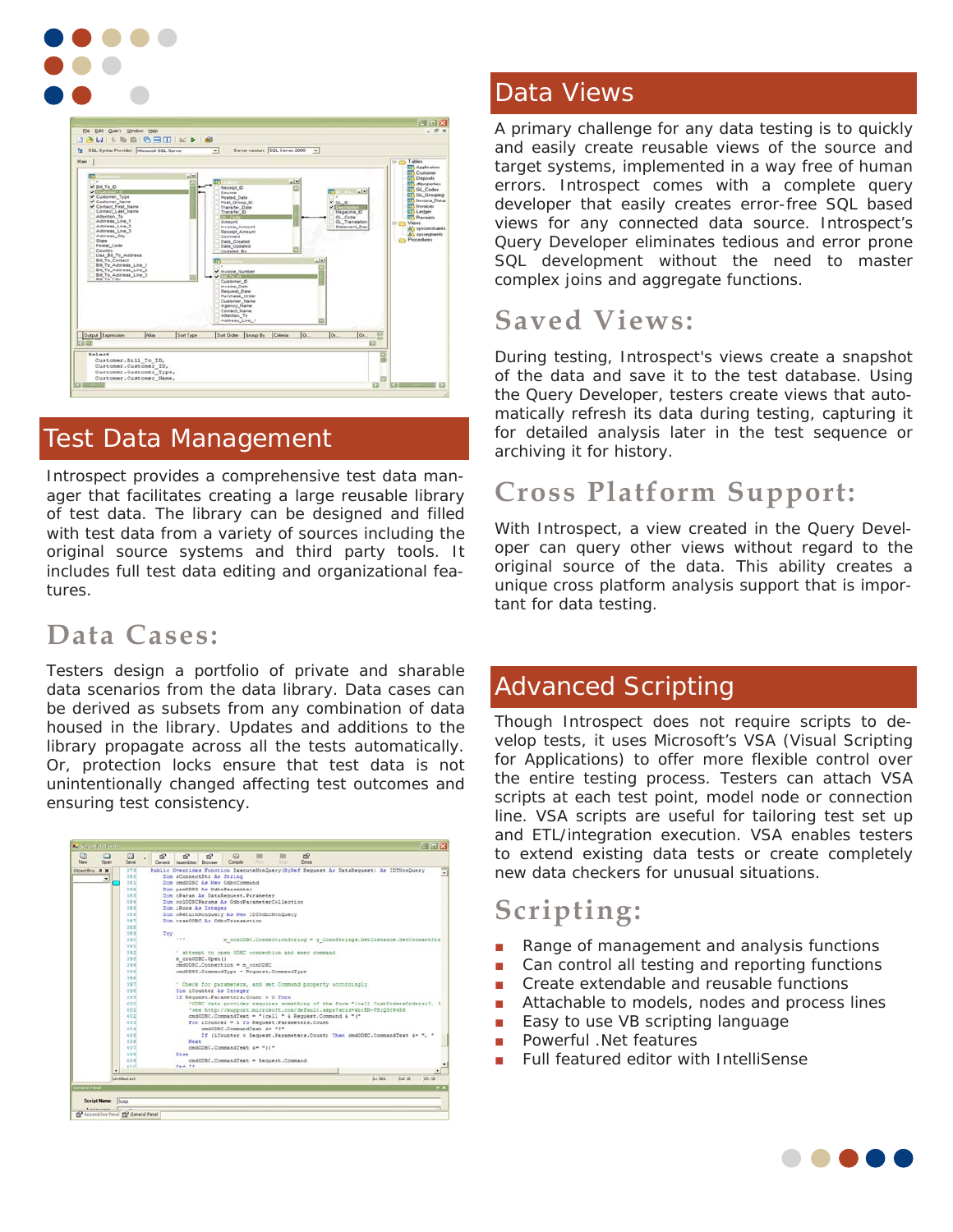#### Introspect's IDT Open Architecture

Introspect comes ready to use for most data testing needs. To deal with more challenging environments, Introspect is available with access to its open data testing architecture through a development kit called Integrated Data Testing Framework or IDT for short. With the open architecture, testing teams never outgrow Introspect.

## **Integrated .Net Environment**

IDT's open architecture of Introspect is integrated with the .Net development environment. Using Microsoft's Visual Studio 2005, Introspect can be easily adapted to your integration and data testing needs.

## **Reusable Components:**

Introspect's built-in components include the design modeler, scripting engine, data manager and query developer. These are independent utilities that can be expanded or customized, adding new capabilities. You can even incorporate these utilities into completely new testing applications.

### **Accessible Test Objects:**

All the test objects for setup, execution and analysis are accessible through the open architecture. Test developers can access data cases, workflow/command executions, data checks and reporting objects. This makes it possible to control every step in the testing process.

## **Test Harness or Test Application?**

Do you need to test additional functionality? Do you need to support a new source of data? Is it helpful to have integration applications with test hooks or harnesses? Do you want integration applications that test their own data?

With access to Introspect's open architecture, simple test harnesses or completely new testing abilities can be created to support any data testing and monitoring need.

#### **Source and Target Systems:**

Introspect supports most sources of data and database management systems. The open architecture allows custom sources of data to be added.



#### Clients

Introspect requires Windows XP/2000, 512 mb RAM (1 gb recommend) and 1.6 gHz processor (2.8 or better recommended) with 2 gb of free disk space.

#### Server

Introspect requires a database system such as SQL Server, Oracle or DB2 to maintain test and data. The amount of disk space required is dependent on the size of the data library and tests developed.

> Visual Studio 2005 is required to use the Open Architecture SDK